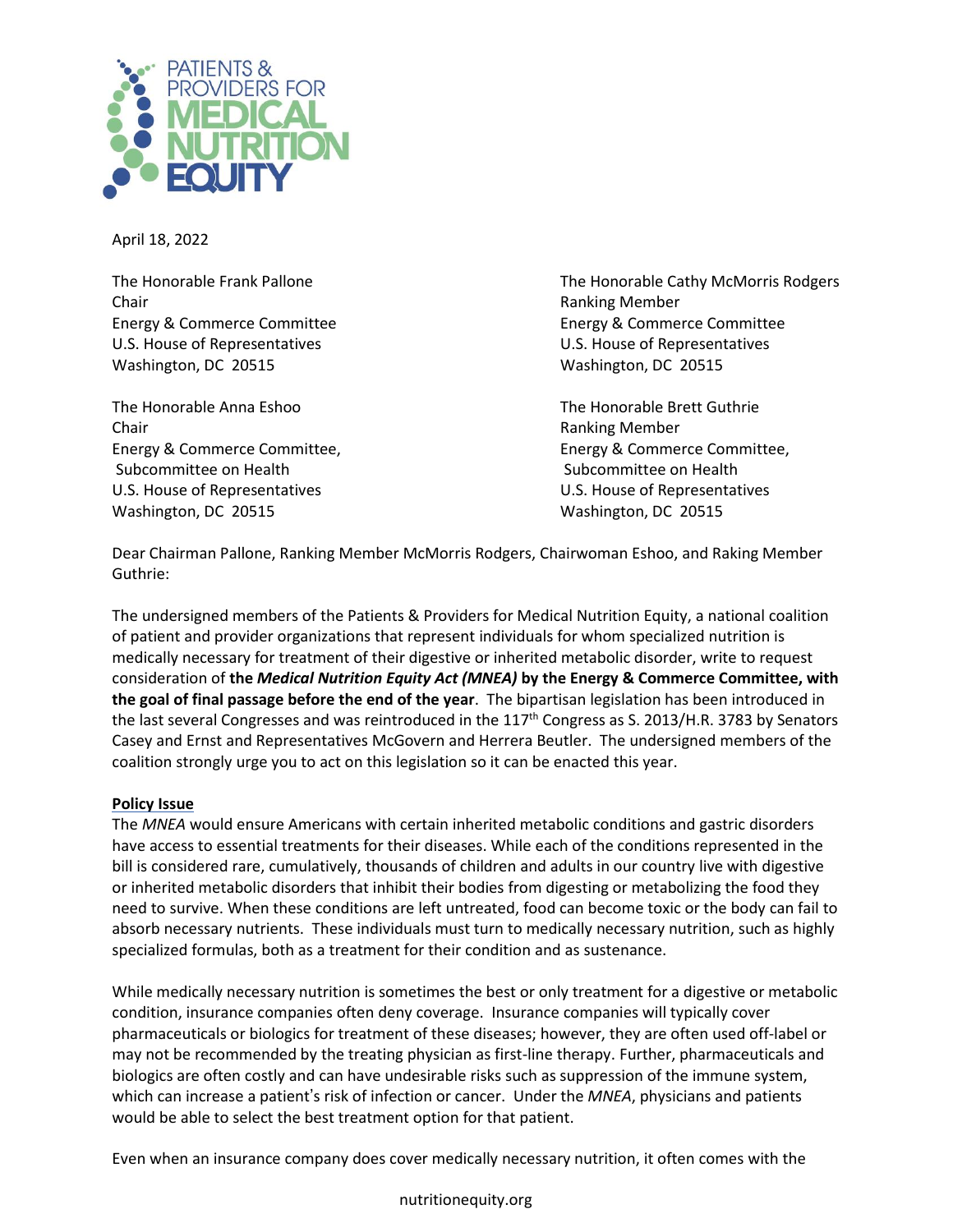stipulation the formula be administered through a feeding tube (for example, a nasogastric tube, placed through the nose into the stomach or a gastrostomy tube, surgically placed directly into the stomach). Surgery to place a feeding tube is expensive and these tubes carry additional risks. For example, a gastrostomy tube can leak, cause ulcerations, or cause infection at the insertion site. In severe cases, a patient may experience a perforation in the intestinal tract. Medically necessary nutrition, when administered under a physician's order, constitutes life-saving treatment with lower costs and fewer risks.

These types of coverage policies are irrational and interfere with thoughtful medical decision making. Further, without coverage, medically necessary nutrition is unaffordable for many families. For example, some children with Crohn's disease require a pre-digested formula such as Peptamen 1.5, which, at five cans per day, can cost an average of \$1,500/month. For many patients and their families, the out-ofpocket costs for specialized formulas are prohibitive, particularly when you consider these formulas cost less than biologics that are covered for some of these conditions.

## **Formula Recall Highlights Necessity of Medical Nutrition**

You may have recently heard of families who are frantically searching for specialized formulas for their children as a result of a voluntary formula recall which led the FDA to place a hold on all products from the affected location, which include Abbott's metabolic formulas. Many children with conditions specified in the *MNEA* rely on these same formulas for the treatment or management of their diseases and conditions. Oftentimes, these families are the same ones fighting their insurance companies for coverage of these formulas. A recent [story](https://www.washingtonpost.com/lifestyle/2022/02/23/formula-recall-fda-elecare-allergy/) in the *Washington Post* highlighted the medical necessity of these formulas for many patients by sharing the struggle of a Virginia boy's access to his medically necessary formula as a result of the recall. The boy has several health conditions, including Crohn's disease, eosinophilic esophagitis and gastroenteritis, and formula is his sole source of nutrition as well as the treatment for his conditions. When patients with gastrointestinal diseases and metabolic disorders cannot access their formulas, including when insurance companies deny coverage, it is a medical crisis.

When diseases of the digestive system or inherited metabolic disorders are left unmanaged or untreated, the medical consequences are often significant, permanent, and costly. The implications of denied or delayed access to medical nutrition in pediatric populations are particularly profound inadequate growth, abnormal development, cognitive impairment, and behavioral disorders. In severe cases, without medical nutrition, the outcome can be unnecessary surgery, repeated hospitalizations, intellectual disability, or even death. Children with an unmanaged disease also suffer emotionally and socially. We encourage you to visit **nutritionequity.org/states** to read stories about the need for this legislation.

## **Congress has already addressed this issue for TRICARE patients**

**Congress recognized the importance of improving coverage of medically necessary nutrition by including language similar to the** *MNEA* **in the 2016** *National Defense Authorization Act*. It is time to extend that coverage to other insured populations and to ensure that there is a federal coverage floor.

Congress has also recognized the importance of identifying some of these conditions early in life and has passed and repeatedly reauthorized legislation requiring testing for inborn errors of metabolism as recommended by the Secretary of HHS 'Recommended Uniform Screening Panel (RUSP). Approximately 2,000 of the babies tested each year are diagnosed with inherited metabolic disorders as a result. For most of these babies, medical nutrition is their only option to survive.